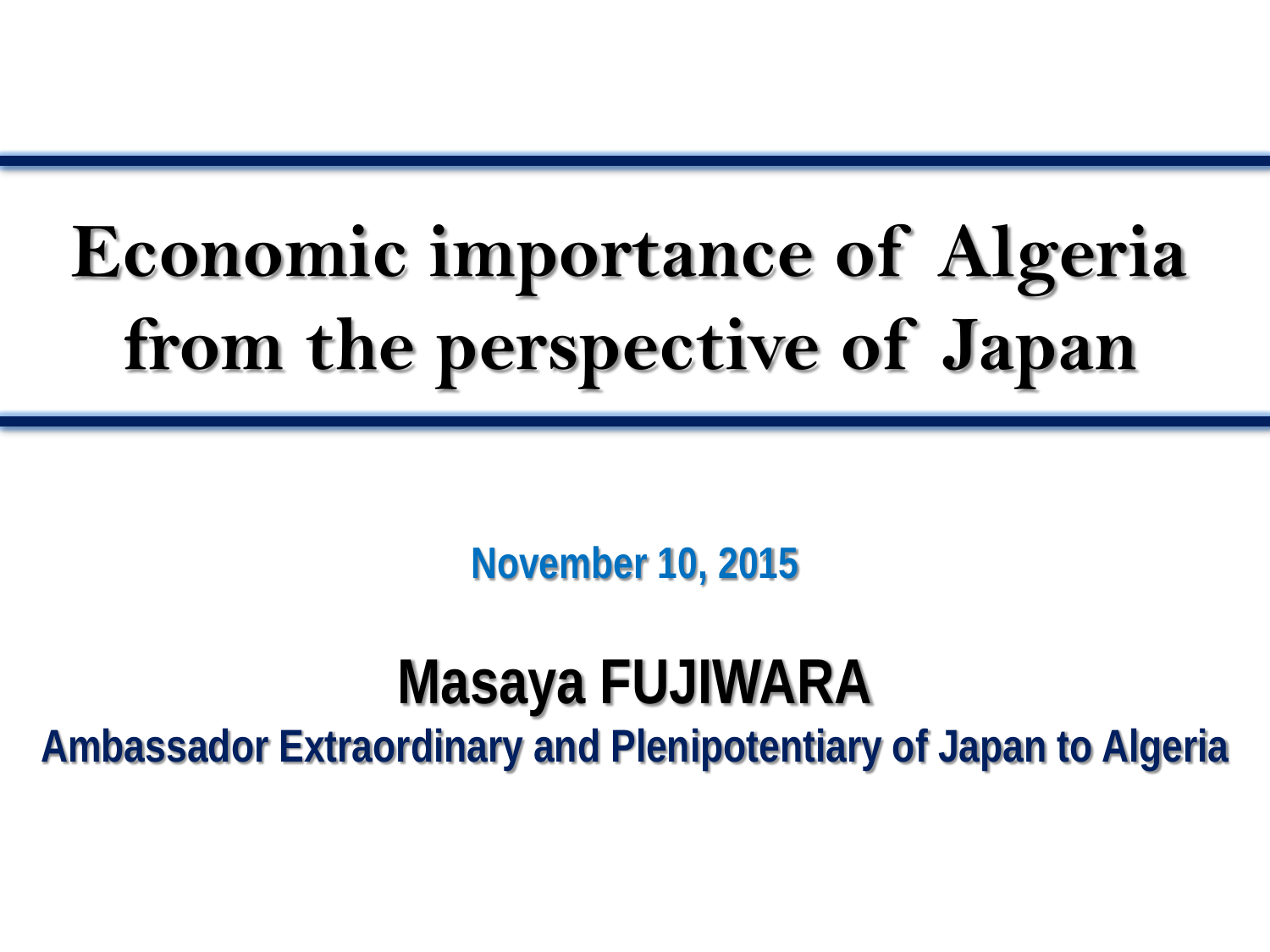### **1. Economic importance of Algeria**

### **Algeria**

- $\checkmark$  Occupies a stable position in the Middle East and North Africa area.
- $\checkmark$  Has rich hydrocarbon resources. Crude oil production per day: 1.6 million barrels; Natural gas production per year: 7.9 billion cubic meters.
- $\checkmark$  Has a strong need for industries, especially in fields where Japanese enterprises have advantages, e.g. plant construction, machinery items, etc.
- $\checkmark$  Has a population of approximately 40 million in which 75 % of people are under 35 years old and presumably with increasing purchasing power
- $\checkmark$  Has made an effort toward economic reforms with some measures, including review of the no external debt policy, and introduction of PPP. Such movements are good opportunities to strengthen the economic relations between Algeria and Japan.
- The Strategic Master Plan for infrastructure planning in Algeria under development is also an opportunity to further discuss the future projects of mutual interest of both countries.

**Why not strengthen the economic relations between Japan and Algeria through the Joint Economic Committee and/or other opportunities.**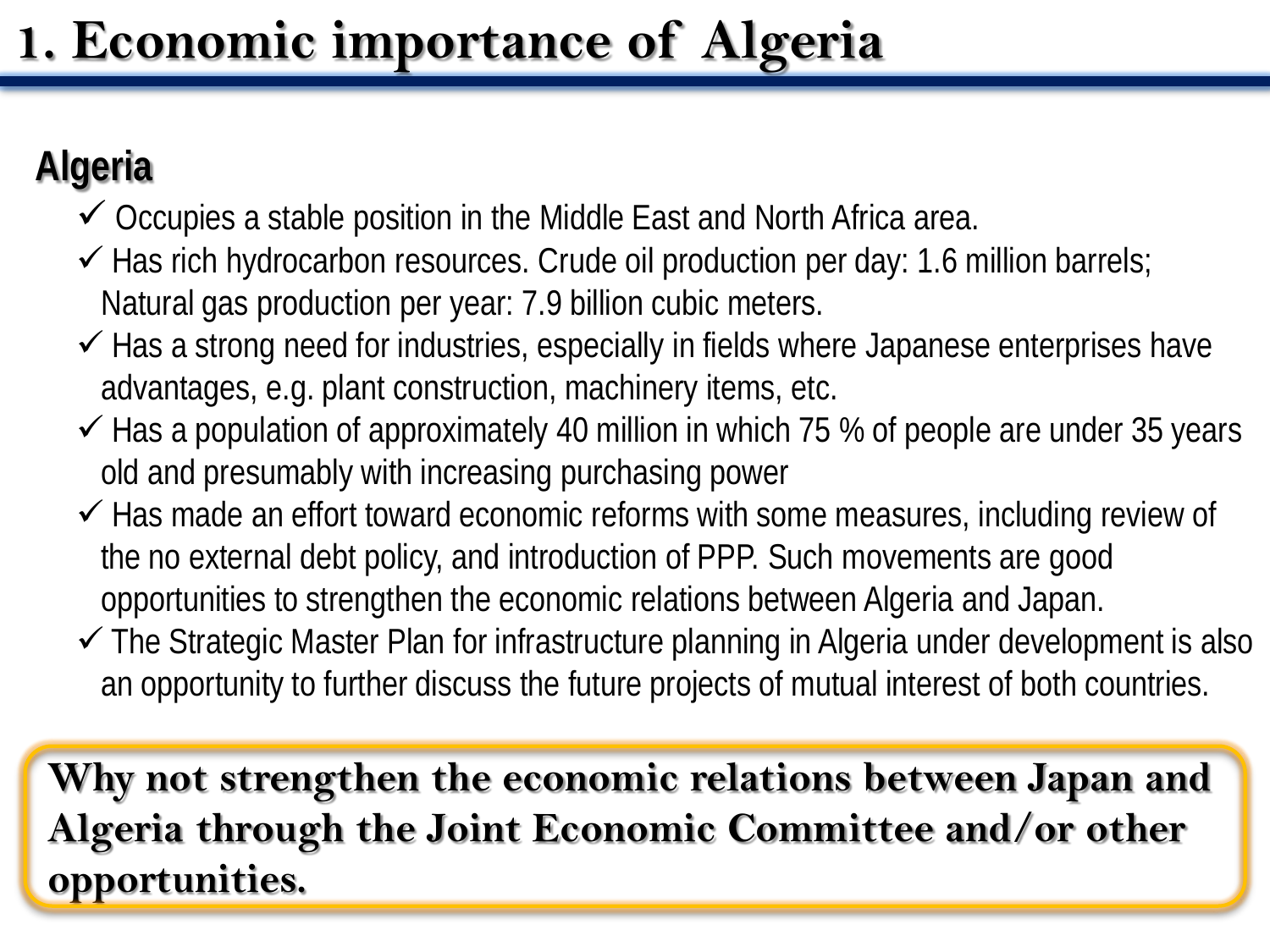### **2. Political and Economic Relations between Japan and Algeria**

1. Since the far east office of FLN was founded in Tokyo in 1958, Japan has kept a good relationship with Algeria. Due to the lively activities undertaken by Japanese companies in the 1970s and 1980s, a good reputation about Japan remains among Algerians.

2. While Japan recognizes Algeria's high potential of economic growth, our business activities are not so active. Japan is the fifteenth trade partner of Algeria. Investment from Japan is also partial. In terms of imports, for Japan, Algeria is the 26<sup>th</sup> partner for crude oil and 19<sup>th</sup> partner for LNG.

#### Transition of Algeria's trade amount from 2005 to 2014

|                      | 05           | 06     | 07 | 08 | 09        | 10        |    | 12               | J  | 14      |
|----------------------|--------------|--------|----|----|-----------|-----------|----|------------------|----|---------|
| <b>Trade Balance</b> | $\sim$<br>20 | 34     | 35 | 11 |           | 18        | 26 | 20               | -  | J       |
| <b>Export</b>        | 46           | 55     | 61 | 79 | 45        | 57<br>ر ن | 73 | ∸                | 66 | ้ำ<br>6 |
| Inc.Hydrocarbon      | 45           | 53     | 60 |    | 44        | 56        | ┐∩ | ℸ⋂<br>'U         | 63 | 58      |
| <b>Import</b>        | 20           | $\sim$ | 26 | 38 | ົາ<br>ر ک | 39        |    | r o<br>ь.<br>IJZ | 55 | 58      |

#### Major trade partners for Algeria in 2013

|                | Country    | Exp | Country | Imp |
|----------------|------------|-----|---------|-----|
|                | Spain      | 10  | China   |     |
| $\overline{2}$ | Italy      |     | France  |     |
| 3              | UK         |     | Italy   | 5   |
| 4              | France     |     | Spain   | 5   |
| 5              | <b>USA</b> | 5   | Germany | 3   |
| 15             | Japan      |     | Japan   |     |

**Billion USD** (Source: Bank of Algeria)

#### Billion USD

(Source: Bank of Algeria)

#### 3. Economic cooperation from Japan

(1) Since Algeria formulated a policy of not getting into further external debts, the main economic cooperation from Japan has been in the form of technical cooperation such as training courses and dispatching of Japanese experts, through JICA.

*e.g. Sahara Solar Breeder Project, Technical cooperation in the field of disaster protection, marine, fishery, etc.* 

- (2) Other types of cooperation include strengthening people-to-people exchanges such as the ABE Initiative (African Business Education Initiative for Youth) , foundation of the Japan Algeria Friendship Association, and the Japan Algeria Business Club.
- (3) The Strategic Master Plans for infrastructure planning in Algeria, which collates project plans of electricity, desalination, port construction ,etc., is being developed based on the agreement at TICAD V.

(4) Cooperation on issues such as countermeasures against terrorism, youth employment, and bond market has been also offered.

(5) The accumulated total of JBIC loans is approximately 972 billion JPY as of the end of March, 2014. However no new loans has been provided recently.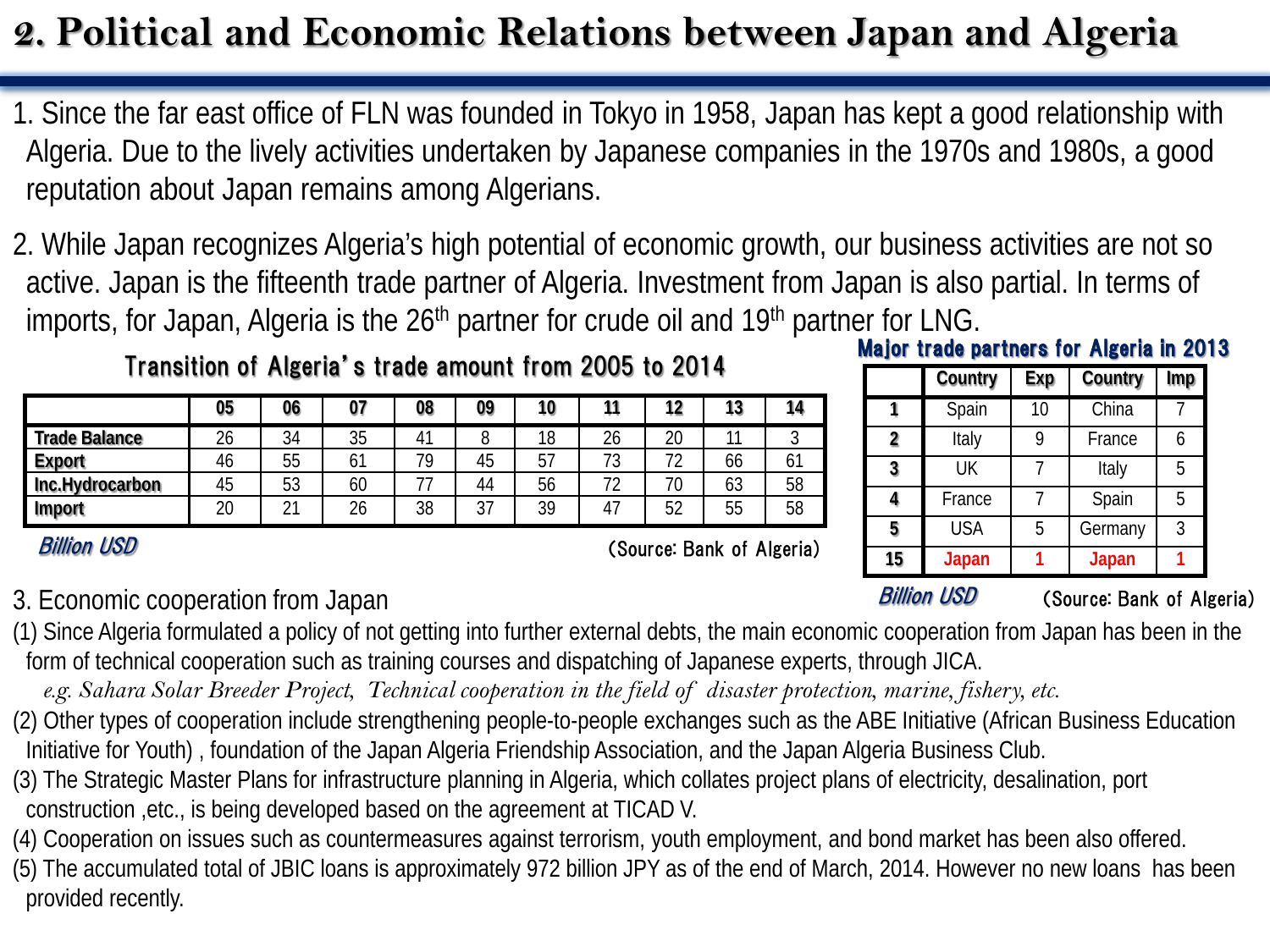## **3. Economic approaches to Algeria**

- 1. Major countries such as the EU and the USA recognize the geopolitical importance and high economic potential of Algeria, and thus strengthen their relations with Algeria, frequently holding high level contacts and strategic dialogue.
- 2. In 2015, leaders of more than fifteen countries have visited Algeria including the French President in June. From Algeria, the Prime Minister, Abdelmalek Sellal visited China this April. Algeria has held joint economic committee meetings with Italy, France, Spain, Germany, India, and South Africa in 2015.
- 3. Relations with Japan
- (1) The then Parliamentary Vice-Ministers for Foreign Affairs, Kentaro Sonoura visited Algeria this May. A bilateral political dialogue was held in Tokyo this June.
- (2) While the joint economic committee with Japan has not been held since its sixth meeting in 2008, the President of Algeria, Abdelaziz Bouteflika, and major leading figures have expressed strong hopes to strengthen the economic relationship with Japan.



#### **Remark of the President of Algeria, Abdelaziz Bouteflika**

"We attach importance to relations with Japan and therefore expect for further development of the bilateral relationship through political dialogue, joint economic committee and cooperation for countermeasures against terrorism."

(*At the ceremony of the presentation of Credentials in November,2014)*